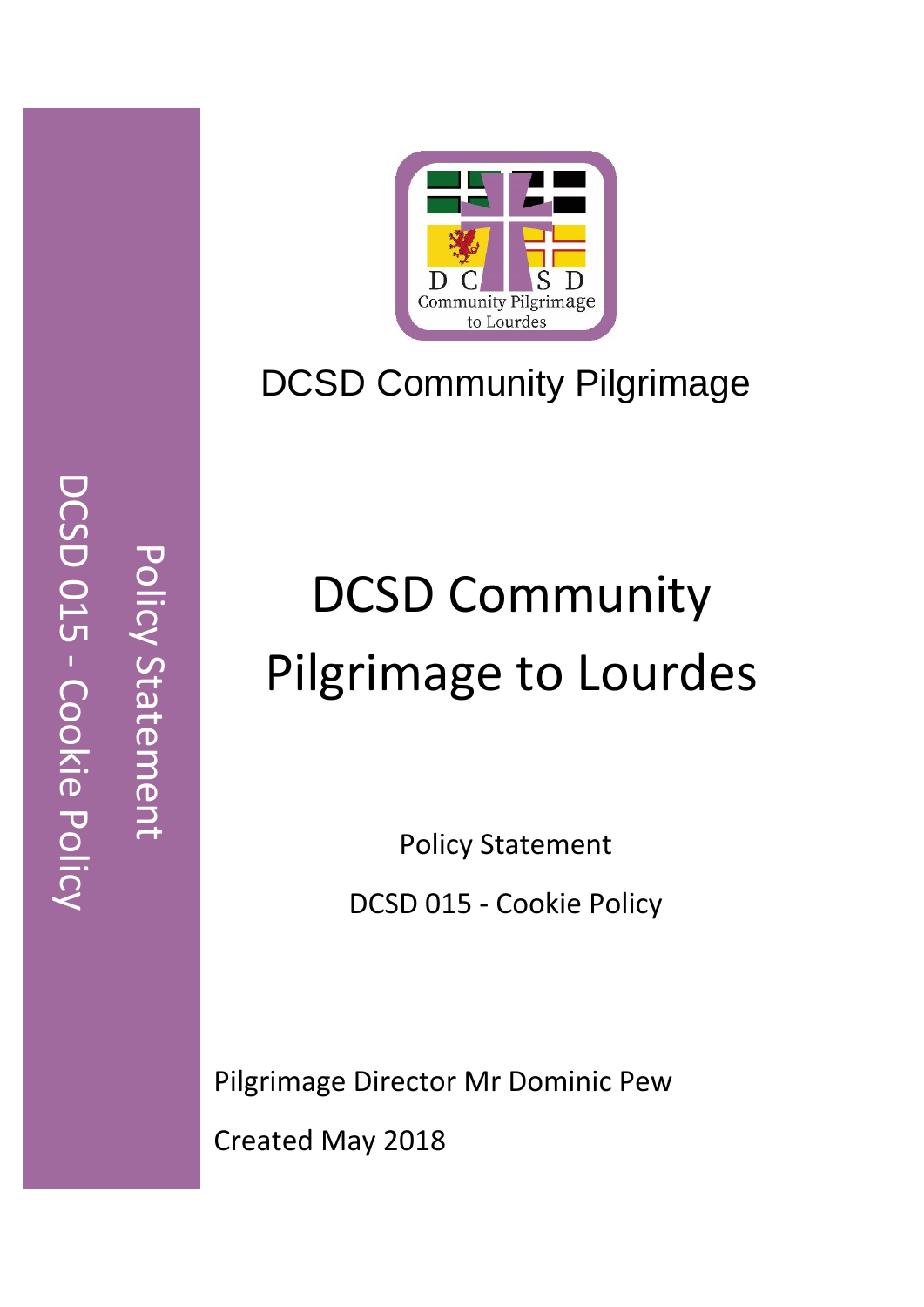

| <b>Information Reader</b>          |                                                                                                                                                                     |  |
|------------------------------------|---------------------------------------------------------------------------------------------------------------------------------------------------------------------|--|
| <b>Document Purpose</b>            | Information & Guidance                                                                                                                                              |  |
| Document Name                      | Cookie Policy                                                                                                                                                       |  |
| <b>First Publication Date</b>      | 5 <sup>th</sup> May 2018                                                                                                                                            |  |
| <b>Target Audience</b>             | All visitors to DCSD Community Website                                                                                                                              |  |
| <b>Additional Circulation List</b> | Not Applicable                                                                                                                                                      |  |
| Description                        | This document explains which Cookies we use<br>why we use Cookies, how we use them and<br>how end users can disable Cookies                                         |  |
| <b>Cross Reference</b>             | <b>DCSD011 - Data Protection Policy</b><br><b>DCSD012 - Privacy Policy</b><br><b>DCSD013 - Social Media Policy</b><br><b>DCSD014 - Website Terms and Conditions</b> |  |
| Superseded document                | Not Applicable                                                                                                                                                      |  |
| Author                             | Dominic Pew                                                                                                                                                         |  |

#### **Document Status**

This is a controlled document. Whilst this document may be printed, the electronic version posted on the intranet is the controlled copy.

Any printed copies of this document are not controlled. As a controlled document, this document should not be saved onto local or network drives but should always be accessed from the intranet.

All DCSD Community Pilgrimage policies and procedures can be found on out downloads page of our websit[e https://www.dcsdcommunitypilgrimage.org/policies-and-procedures](https://www.dcsdcommunitypilgrimage.org/policies-and-procedures)

| Document Number: DCSD015       | Issue Date: 5 <sup>th</sup> May 2018  | Version Number: 1.0 |
|--------------------------------|---------------------------------------|---------------------|
| <b>Status: Live Controlled</b> | Next review date: 4 <sup>th</sup> May |                     |
| Document                       | 2019                                  |                     |
|                                |                                       |                     |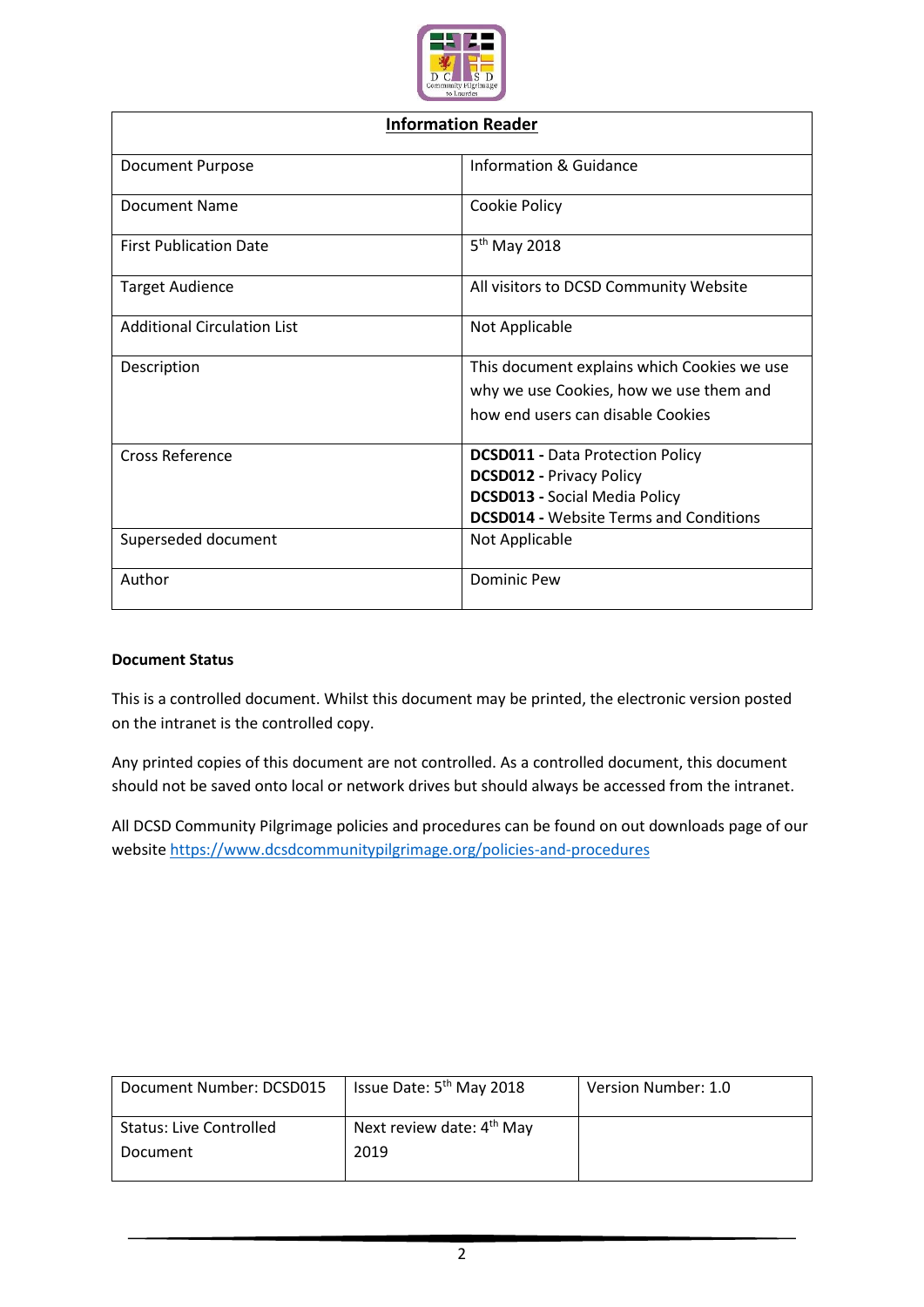

# **Introduction**

We use cookies and similar tracking technologies to track the activity on our Service and hold certain information.

Cookies are files with small amount of data which may include an anonymous unique identifier. Cookies are sent to your browser from a website and stored on your device. Tracking technologies also used are beacons, tags, and scripts to collect and track information and to improve and analyse our Service.

You can instruct your browser to refuse all cookies or to indicate when a cookie is being sent. However, if you do not accept cookies, you may not be able to use some portions of our Service.

Examples of Cookies we use:

- **Session Cookies -** we use Session Cookies to operate our Service.
- **Preference Cookies -** we use Preference Cookies to remember your preferences and various settings.
- **Security Cookies -** we use Security Cookies for security purposes.
- **Advertising Cookies -** Advertising Cookies are used to serve you with advertisements that may be relevant to you and your interests.

#### **How We Use Cookies**

We use cookies for a variety of reasons detailed below. Unfortunately in most cases there are no industry standard options for disabling cookies without completely disabling the functionality and features they add to this site. It is recommended that you leave on all cookies if you are not sure whether you need them or not in case they are used to provide a service that you use.

#### **Disabling Cookies**

You can prevent the setting of cookies by adjusting the settings on your browser (see your browser Help for how to do this). Be aware that disabling cookies will affect the functionality of this and many other websites that you visit. Disabling cookies will usually result in also disabling certain functionality and features of the site. Therefore it is recommended that you do not disable cookies.

#### **The Cookies We Set**

#### **Account related cookies**

If you create an account with us then we will use cookies for the management of the signup process and general administration. These cookies will usually be deleted when you log out however in some cases they may remain afterwards to remember your site preferences when logged out.

#### **Login related cookies**

We use cookies when you are logged in so that we can remember this fact. This prevents you from having to log in every single time you visit a new page. These cookies are typically removed or cleared when you log out to ensure that you can only access restricted features and areas when logged in.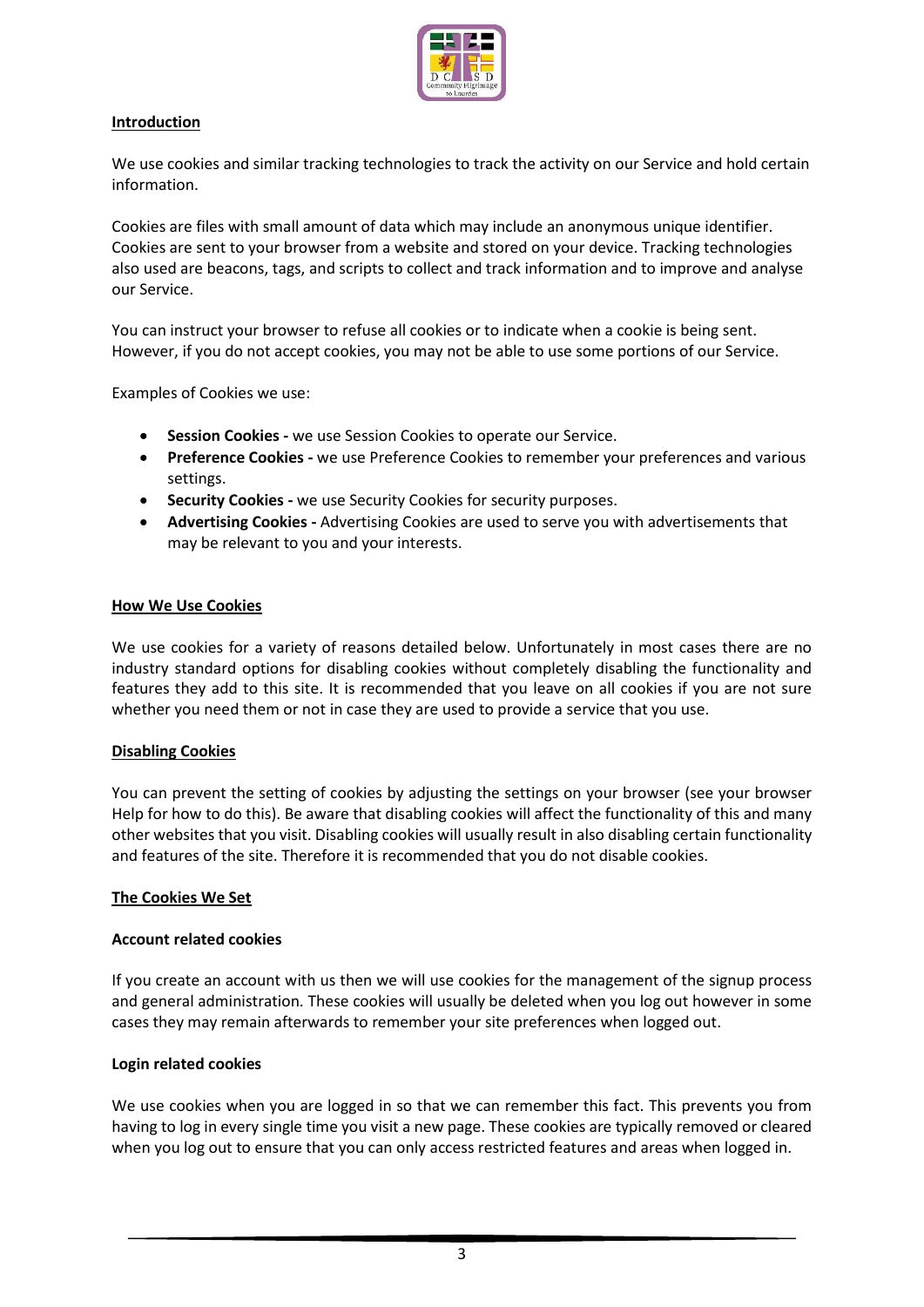

### **Email newsletters related cookies**

This site offers newsletter or email subscription services and cookies may be used to remember if you are already registered and whether to show certain notifications which might only be valid to subscribed/unsubscribed users.

# **Orders processing related cookies**

This site offers e-commerce or payment facilities and some cookies are essential to ensure that your order is remembered between pages so that we can process it properly.

#### **Surveys related cookies**

From time to time we offer user surveys and questionnaires to provide you with interesting insights, helpful tools, or to understand our user base more accurately. These surveys may use cookies to remember who has already taken part in a survey or to provide you with accurate results after you change pages.

#### **Forms related cookies**

When you submit data to through a form such as those found on contact pages or comment forms cookies may be set to remember your user details for future correspondence.

#### **Site preferences cookies**

In order to provide you with a great experience on this site we provide the functionality to set your preferences for how this site runs when you use it. In order to remember your preferences we need to set cookies so that this information can be called whenever you interact with a page is affected by your preferences.

# **Third Party Cookies**

In some special cases we also use cookies provided by trusted third parties. The following section details which third party cookies you might encounter through this site.

- This site uses Google Analytics which is one of the most widespread and trusted analytics solution on the web for helping us to understand how you use the site and ways that we can improve your experience. These cookies may track things such as how long you spend on the site and the pages that you visit so we can continue to produce engaging content. For more information on Google Analytics cookies, see the official Google Analytics page.
- The Google AdSense service we use to serve advertising uses a DoubleClick cookie to serve more relevant ads across the web and limit the number of times that a given ad is shown to you.
	- For more information on Google AdSense see the official Google AdSense privacy FAQ.
- We also use social media buttons and/or plugins on this site that allow you to connect with your social network in various ways. For these to work the following social media sites including; {List the social networks whose features you have integrated with your site?:12}, will set cookies through our site which may be used to enhance your profile on their site or contribute to the data they hold for various purposes outlined in their respective privacy policies.